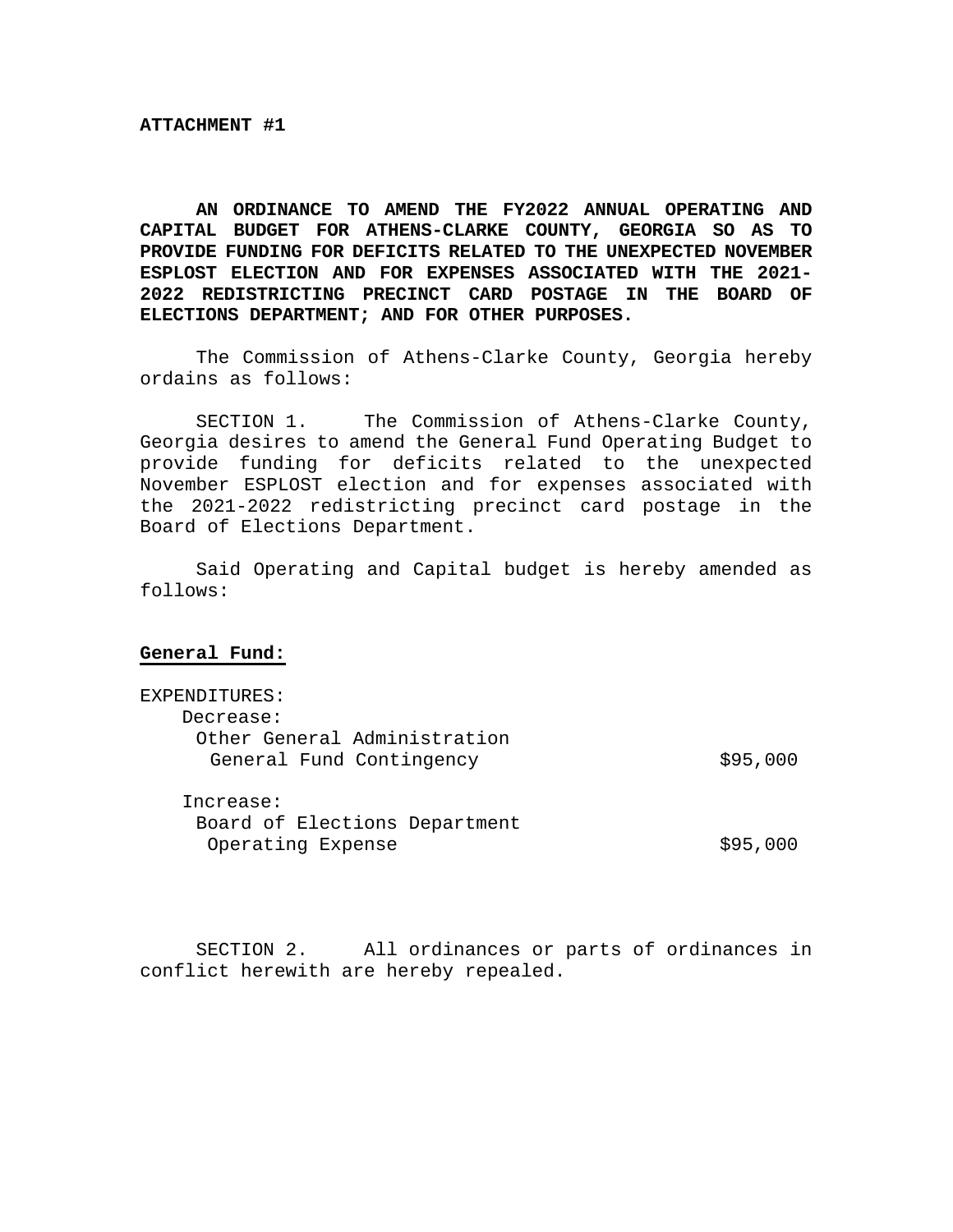# **THE UNIFIED GOVERNMENT OF ATHENS‐CLARKE COUNTY COMMISSION AGENDA ITEM**

- **SUBJECT:**  Request to the Mayor and Board of Commissioners to approve \$95,000 in Contingency for the FY22 Elections Department Budget
- **DATE:**  April 15, 2022

### **BUDGET INFORMATION:**

REVENUES:

EXPENSES: \$60,000 Coordination of two Elections (May Primary and June run‐offs) \$35,000 New Precinct Cards to 100% of voters \$95,000

ANNUAL: \$95,000 CAPITAL: OTHER:

FUNDING SOURCE: FY22 General Fund Operating Contingency

### **COMMISSION ACTION REQUESTED ON:** June 7, 2022

#### **PURPOSE:**

To request the Mayor and Commission approve a budget ordinance allocating \$95,000 of General Fund Operating Contingency to cover deficits and remaining expenses for the Board of Elections' FY22 Budget **(Attachment #1)**.

### **HISTORY:**

- 1. On June 15, 2021, the Mayor and Commission adopted the FY22 Operating and Capital budget, which included an allocation \$1,008,473 for the Athens‐Clarke County Board of Elections.
- 2. On July 23, 2021, the Board of Elections received a call from the Clarke County School Board requesting a Special Election (ESPLOST) for Athens‐Clarke County voters. The call was after the fiscal budget had been established, passed, and allocated to the department.
- 3. During the 2021 Session of the General Assembly, Governor Kemp signed Senate Bill 202, amending/adding sections of the Official Code of Georgia Annotated, Title 21. SB 202 was a 98‐page bill that overhauled many of processes from absentee ballot and requiring use of security paper to the need of increasing cost of Contract Labor; all unfunded mandates that caused increase in operational expenses.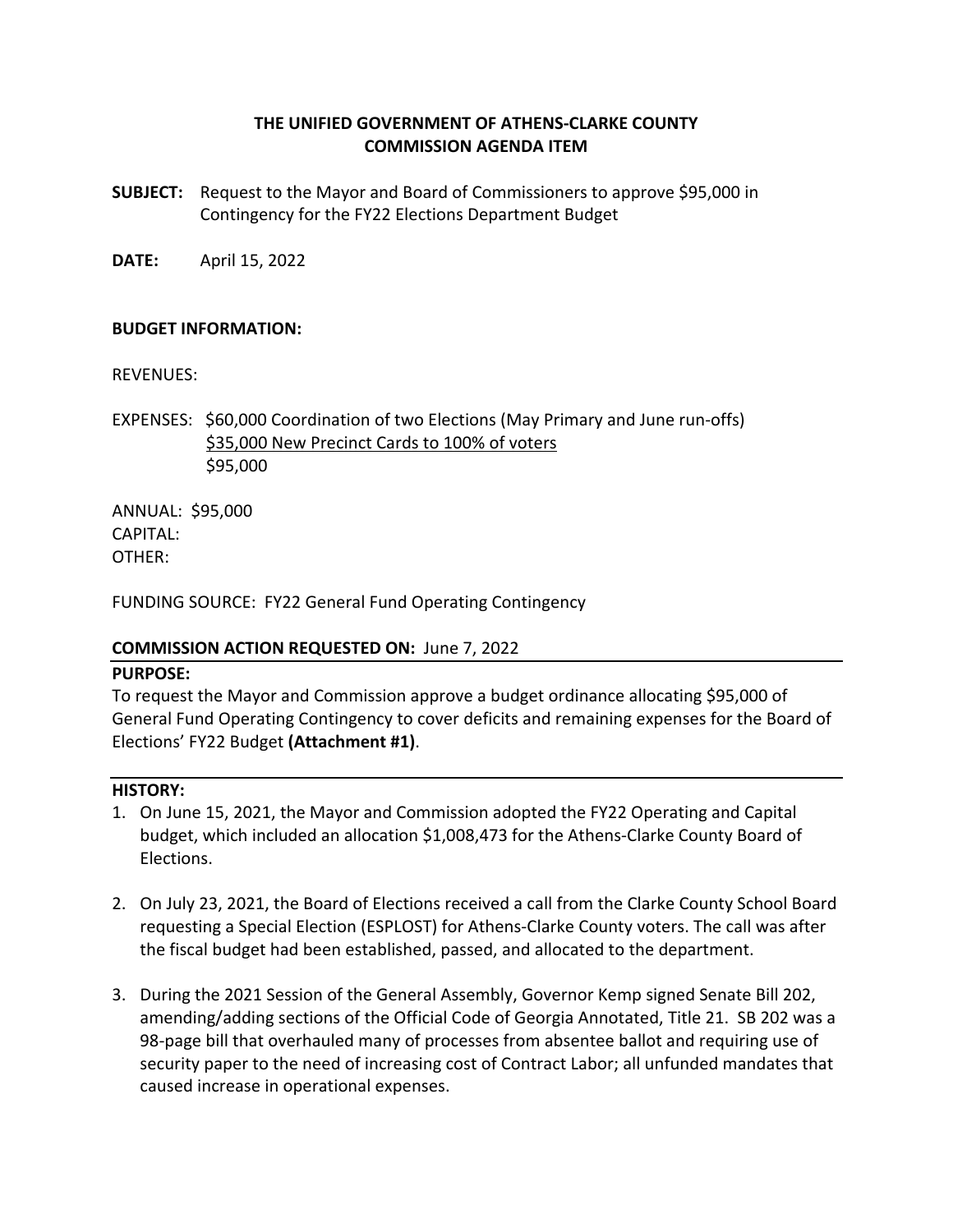# **FACTS & ISSUES:**

- 1. Currently there is \$371,578.16 for the Board of Elections FY22 Budget; \$368,053.43 in Personal Services; \$1,799.73 remaining in Operating Services, which prompts the need to request contingency funds to expend the remaining months of FY22 Budget.
- 2. One of the major factors contributing to the need for additional funding is due to the expenses incurred with the November 2021 countywide ESPLOST election, which was not included in the FY22 Budget Request. The original budget included only a General Municipal Election for the 1,029 voters of the City of Winterville but not an election that would encompass the 81,000+ voters of Athens‐Clarke County. The ESPLOST Election was not predicted at the time of the original budget proposal.
- 3. In addition to the unexpected expenses of conducting a countywide election, processes resulting from 2021 General Assembly associated with Senate Bill 202 required an increased cost of advertising; State Law requires that most advertising should be display ads rather than less expensive legal ads.
- 4. The Board of Elections conducted the ESPLOST election at a cost of \$113,069.80 ‐ \$97,018.80 in Personal Services, \$16,051 in Operating Services. These costs were not included in the FY22 budget request. However, approximately \$8,000 was estimated at the time of the budget proposal for the General Municipal Election for the City of Winterville.
- 5. The 2021-22 Redistricting process resulted in 100% of Athens-Clarke voters receiving a new polling precinct card. Currently there are more than 81,000 registered voters in Athens-Clarke County. In the FY22 Budget Request, \$24,945 was requested for Postage, which did not include the possibility of all registered voters receiving a new precinct card. The cost to mail the cards will cost the county approximately \$35,000.
- 6. The requested funding to cover these unforeseen Elections expenses and to carry the department to the end of the fiscal year for FY22 warrants amount of \$95,000 in Operating Expenses.
	- a. Operating Expenses In the FY22 Budget, the Mayor and Commission approved **\$216,595** in Operating Expenses. The cost associated with the November 2021 countywide ESPLOST Election related to ballot printing, elections supplies, the cost of transporting election equipment, contract labor and postage were a major factor in the deficit in Operating Expenses.
	- b. The cost to mail a new precinct card to 100% of the registered voters of Athens-Clarke County is approximately **\$35,000**.
	- c. For the remainder of the FY22 Budget, the Board of Elections will conduct two Elections; the May General Primary and June General Primary Runoff Elections. The Operating Expenses funds needed to conduct the two elections consists of transporting the voting equipment to the 24 Election Day locations and six Advance